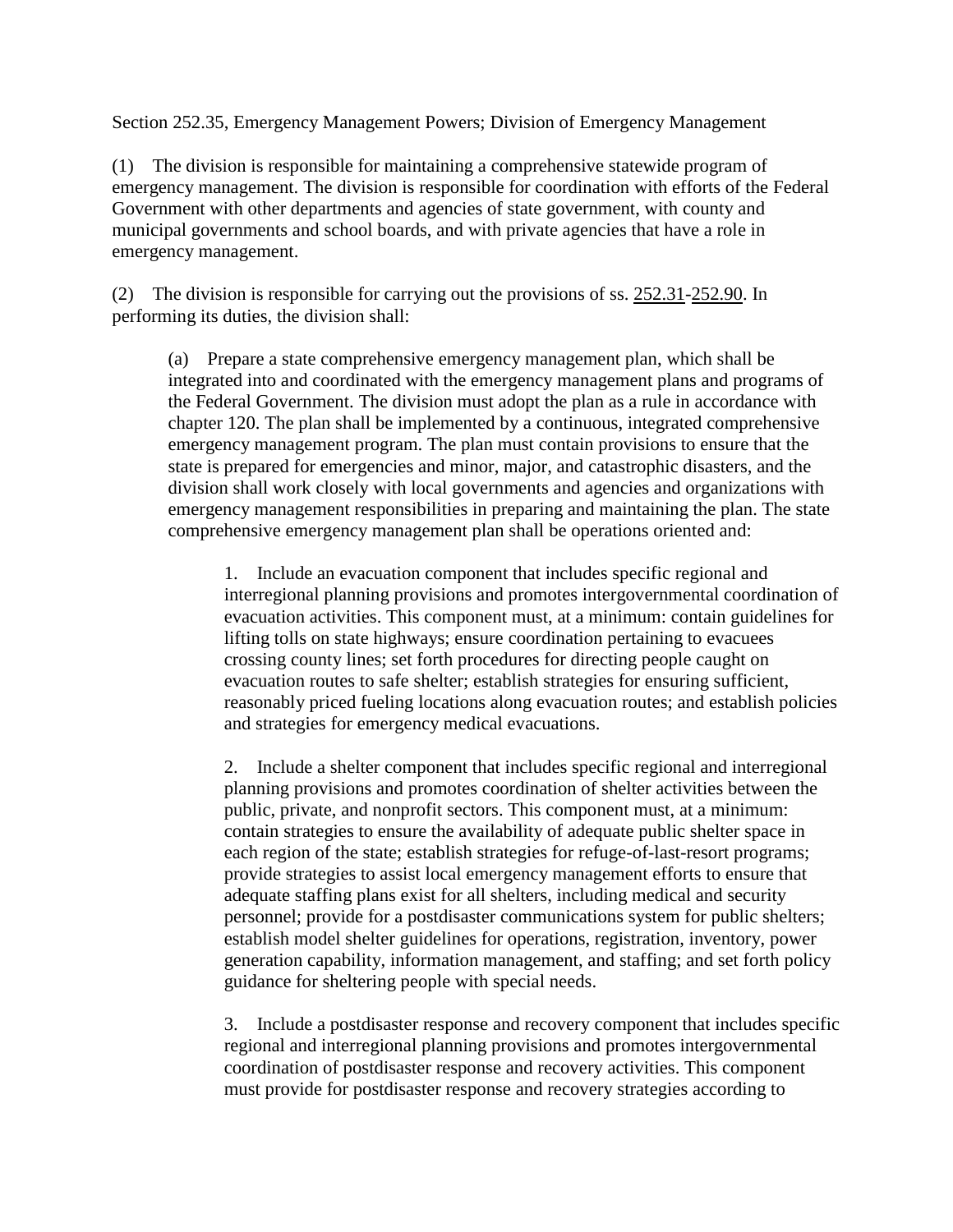whether a disaster is minor, major, or catastrophic. The postdisaster response and recovery component must, at a minimum: establish the structure of the state's postdisaster response and recovery organization; establish procedures for activating the state's plan; set forth policies used to guide postdisaster response and recovery activities; describe the chain of command during the postdisaster response and recovery period; describe initial and continuous postdisaster response and recovery actions; identify the roles and responsibilities of each involved agency and organization; provide for a comprehensive communications plan; establish procedures for monitoring mutual aid agreements; provide for rapid impact assessment teams; ensure the availability of an effective statewide urban search and rescue program coordinated with the fire services; ensure the existence of a comprehensive statewide medical care and relief plan administered by the Department of Health; and establish systems for coordinating volunteers and accepting and distributing donated funds and goods.

4. Include additional provisions addressing aspects of preparedness, response, recovery, and mitigation as determined necessary by the division.

5. Address the need for coordinated and expeditious deployment of state resources, including the Florida National Guard. In the case of an imminent major disaster, procedures should address predeployment of the Florida National Guard, and, in the case of an imminent catastrophic disaster, procedures should address predeployment of the Florida National Guard and the United States Armed Forces.

6. Establish a system of communications and warning to ensure that the state's population and emergency management agencies are warned of developing emergency situations and can communicate emergency response decisions.

7. Establish guidelines and schedules for annual exercises that evaluate the ability of the state and its political subdivisions to respond to minor, major, and catastrophic disasters and support local emergency management agencies. Such exercises shall be coordinated with local governments and, to the extent possible, the Federal Government.

8. Assign lead and support responsibilities to state agencies and personnel for emergency support functions and other support activities.

The complete state comprehensive emergency management plan shall be submitted to the President of the Senate, the Speaker of the House of Representatives, and the Governor on February 1 of every even-numbered year.

(b) Adopt standards and requirements for county emergency management plans. The standards and requirements must ensure that county plans are coordinated and consistent with the state comprehensive emergency management plan. If a municipality elects to establish an emergency management program, it must adopt a city emergency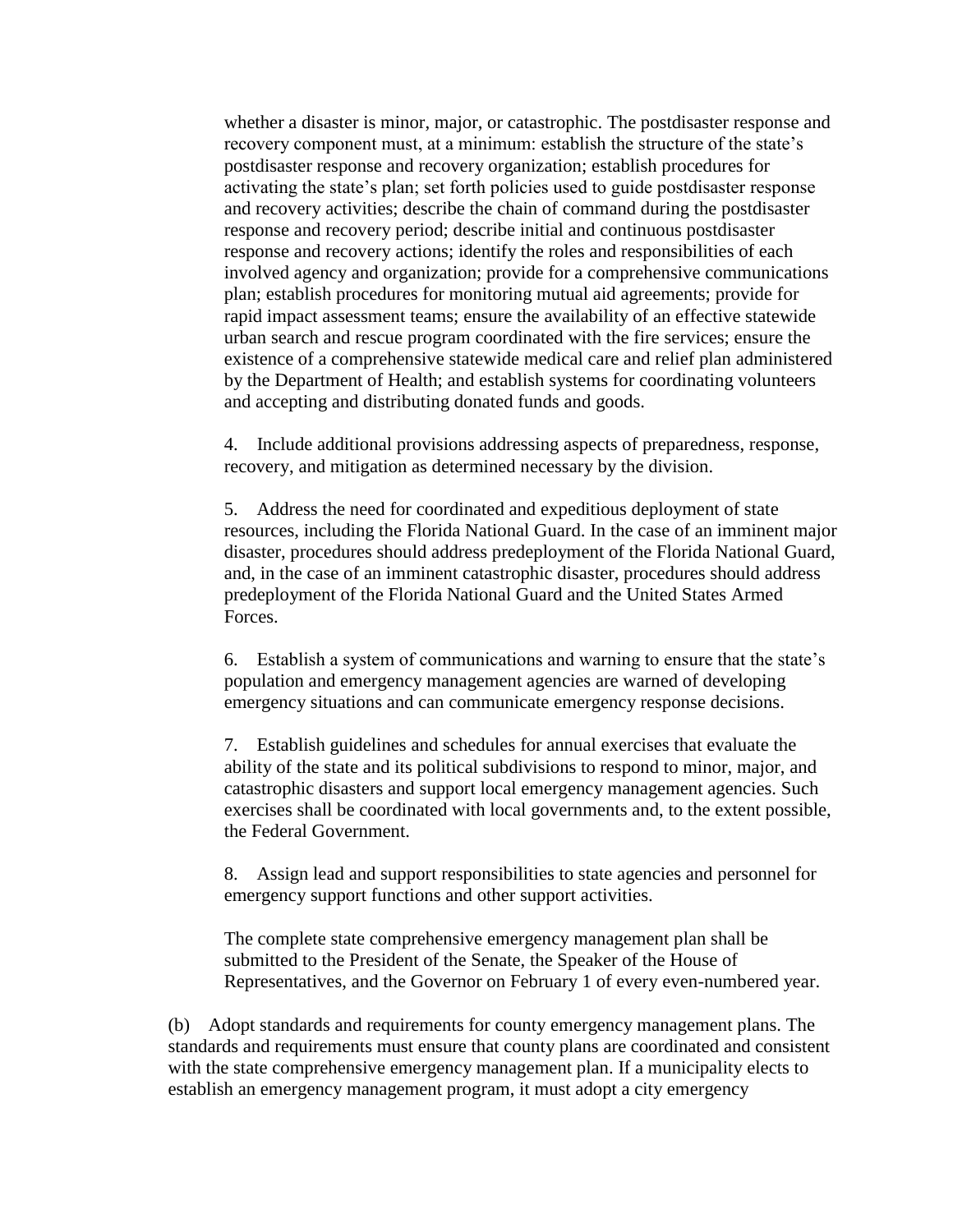management plan that complies with all standards and requirements applicable to county emergency management plans.

(c) Assist political subdivisions in preparing and maintaining emergency management plans.

(d) Review periodically political subdivision emergency management plans for consistency with the state comprehensive emergency management plan and standards and requirements adopted under this section.

(e) Cooperate with the President, the heads of the Armed Forces, the various federal emergency management agencies, and the officers and agencies of other states in matters pertaining to emergency management in the state and the nation and incidents thereof and, in connection therewith, take any measures that it deems proper to carry into effect any request of the President and the appropriate federal officers and agencies for any emergency management action, including the direction or control of:

1. Emergency management drills, tests, or exercises of whatever nature.

2. Warnings and signals for tests and drills, attacks, or other imminent emergencies or threats thereof and the mechanical devices to be used in connection with such warnings and signals.

(f) Make recommendations to the Legislature, building code organizations, and political subdivisions for zoning, building, and other land use controls; safety measures for securing mobile homes or other nonpermanent or semipermanent structures; and other preparedness, prevention, and mitigation measures designed to eliminate emergencies or reduce their impact.

(g) In accordance with the state comprehensive emergency management plan and program for emergency management, ascertain the requirements of the state and its political subdivisions for equipment and supplies of all kinds in the event of an emergency; plan for and either procure supplies, medicines, materials, and equipment or enter into memoranda of agreement or open purchase orders that will ensure their availability; and use and employ from time to time any of the property, services, and resources within the state in accordance with ss. [252.31](http://www.leg.state.fl.us/statutes/index.cfm?App_mode=Display_Statute&Search_String=&URL=0200-0299/0252/Sections/0252.31.html)[-252.90.](http://www.leg.state.fl.us/statutes/index.cfm?App_mode=Display_Statute&Search_String=&URL=0200-0299/0252/Sections/0252.90.html)

(h) Anticipate trends and promote innovations that will enhance the emergency management system.

(i) Institute statewide public awareness programs. This shall include an intensive public educational campaign on emergency preparedness issues, including, but not limited to, the personal responsibility of individual citizens to be self-sufficient for up to 72 hours following a natural or manmade disaster. The public educational campaign shall include relevant information on statewide disaster plans, evacuation routes, fuel suppliers, and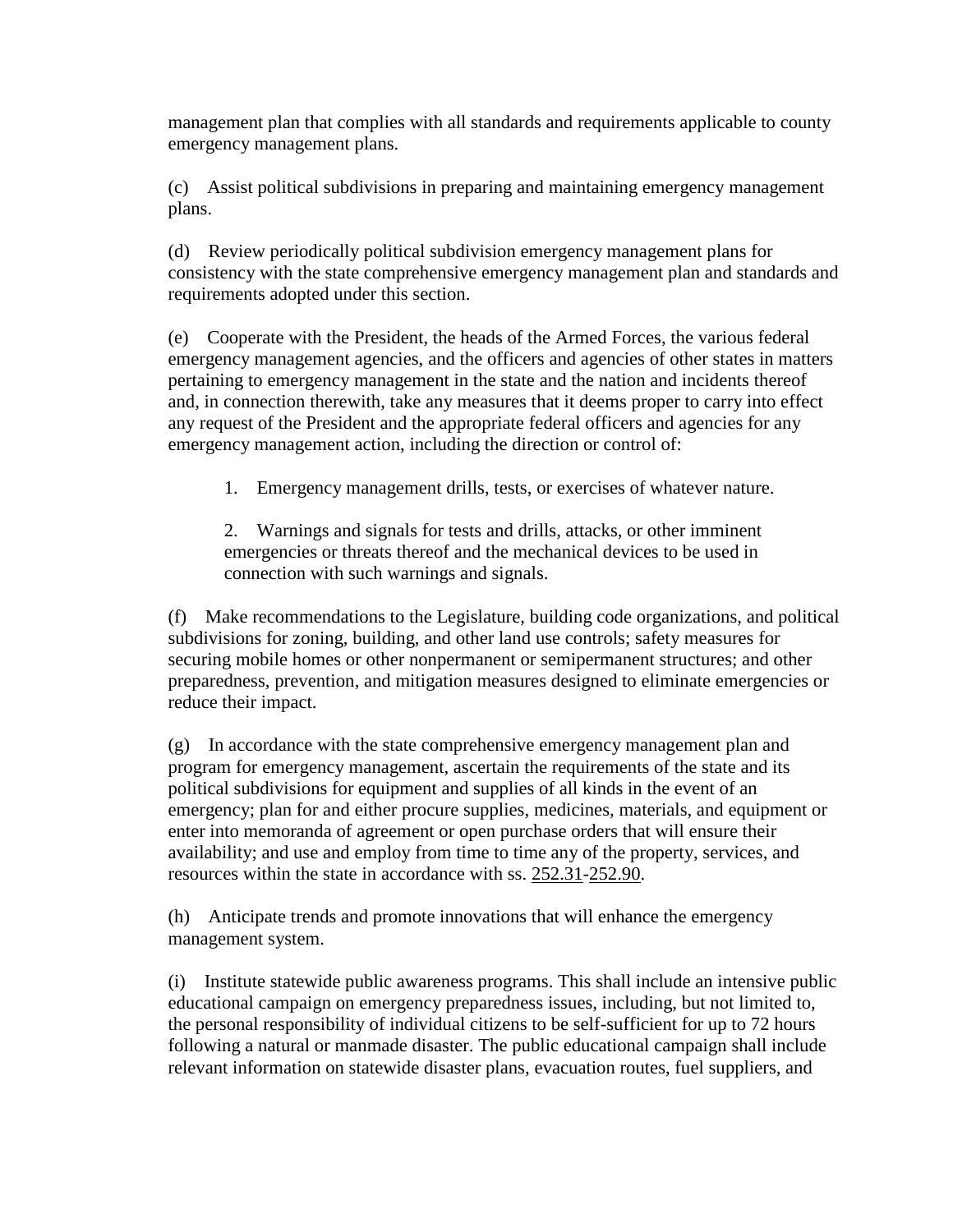shelters. All educational materials must be available in alternative formats and mediums to ensure that they are available to persons with disabilities.

(j) In cooperation with the Department of Education, coordinate with the Agency for Persons with Disabilities to provide an educational outreach program on disaster preparedness and readiness to individuals who have limited English skills and identify persons who are in need of assistance but are not defined under special-needs criteria.

(k) Prepare and distribute to appropriate state and local officials catalogs of federal, state, and private assistance programs.

(l) Coordinate federal, state, and local emergency management activities and take all other steps, including the partial or full mobilization of emergency management forces and organizations in advance of an actual emergency, to ensure the availability of adequately trained and equipped forces of emergency management personnel before, during, and after emergencies and disasters.

(m) Establish a schedule of fees that may be charged by local emergency management agencies for review of emergency management plans on behalf of external agencies and institutions. In establishing such schedule, the division shall consider facility size, review complexity, and other factors.

(n) Implement training programs to improve the ability of state and local emergency management personnel to prepare and implement emergency management plans and programs. This shall include a continuous training program for agencies and individuals that will be called on to perform key roles in state and local postdisaster response and recovery efforts and for local government personnel on federal and state postdisaster response and recovery strategies and procedures.

(o) Review periodically emergency operating procedures of state agencies and recommend revisions as needed to ensure consistency with the state comprehensive emergency management plan and program.

(p) Make such surveys of industries, resources, and facilities within the state, both public and private, as are necessary to carry out the purposes of ss. [252.31-](http://www.leg.state.fl.us/statutes/index.cfm?App_mode=Display_Statute&Search_String=&URL=0200-0299/0252/Sections/0252.31.html)[252.90.](http://www.leg.state.fl.us/statutes/index.cfm?App_mode=Display_Statute&Search_String=&URL=0200-0299/0252/Sections/0252.90.html)

(q) Prepare, in advance whenever possible, such executive orders, proclamations, and rules for issuance by the Governor as are necessary or appropriate for coping with emergencies and disasters.

(r) Cooperate with the Federal Government and any public or private agency or entity in achieving any purpose of ss. [252.31](http://www.leg.state.fl.us/statutes/index.cfm?App_mode=Display_Statute&Search_String=&URL=0200-0299/0252/Sections/0252.31.html)[-252.90](http://www.leg.state.fl.us/statutes/index.cfm?App_mode=Display_Statute&Search_String=&URL=0200-0299/0252/Sections/0252.90.html) and in implementing programs for mitigation, preparation, response, and recovery.

(s) Complete an inventory of portable generators owned by the state and local governments which are capable of operating during a major disaster. The inventory must